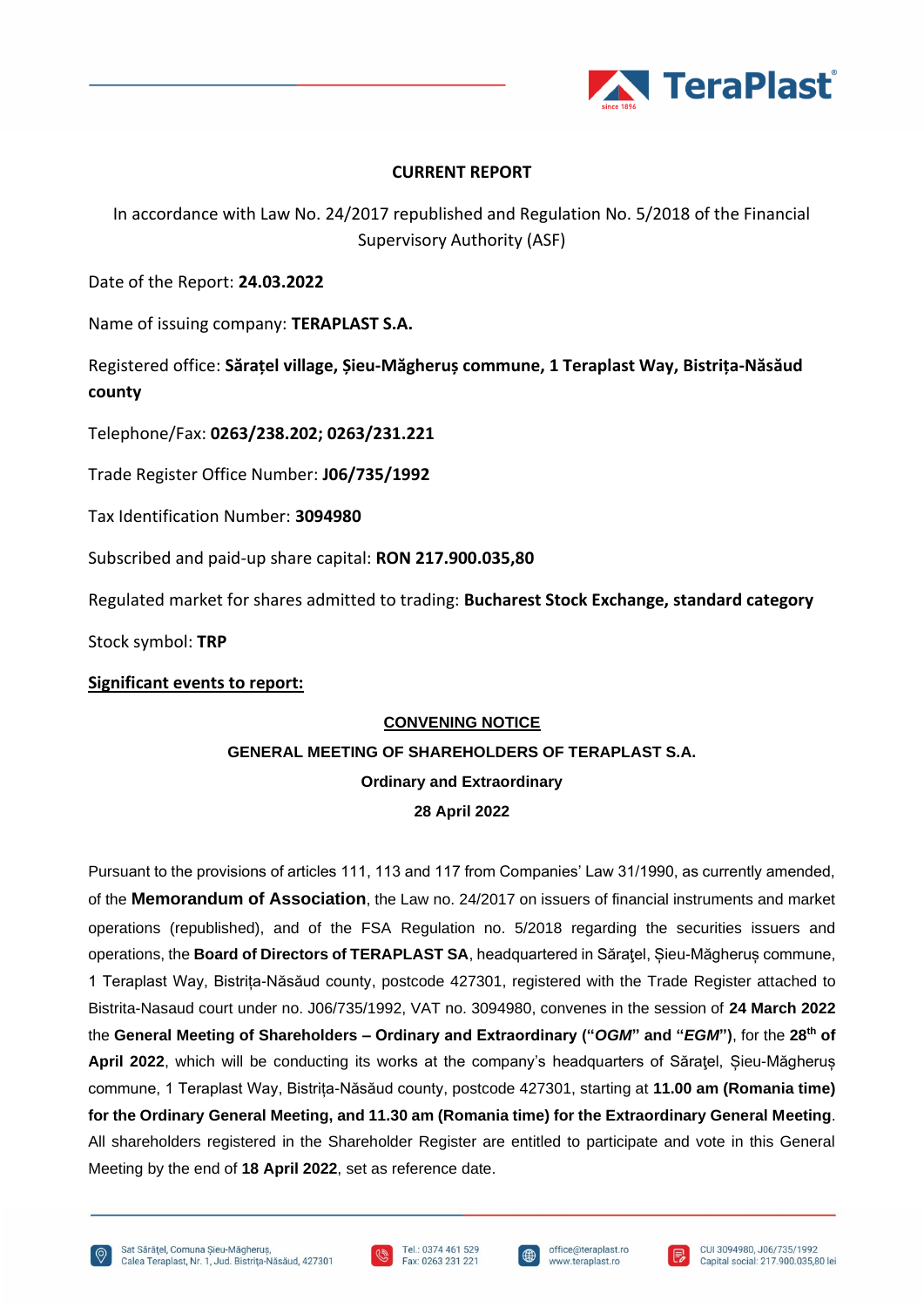

#### **I. The Ordinary General Meeting will have the following:**

#### **AGENDA**

**1.** Approving the individual financial statements corresponding to fiscal year 2021, based on the Company's Board Report and the financial auditor's Report.

**2.** Approving the allocation of the total net profit corresponding to fiscal year 2021, amounting to 323.510.441 lei, as follows:

- Legal reserves: 16.662.168 lei:
- **Distribution of dividends** in a total amount of **32.684.967,26** lei, the gross dividend/share proposed being of 0,015 lei<sup>\*</sup>, corresponding to the 2<sup>nd</sup>, 3<sup>rd</sup> and 4<sup>th</sup> quarters of the year 2021. Dividends are to be distributed pursuant to this decision, on the Payment Date, as set forth below, to the shareholders registered on the Record Date below;
- Dividends in a total amount of 226.615.937 lei, namely 0,13 lei gross dividend/share have been allocated from the profit earned during the first quarter of 2021, on the basis of the decision of the ordinary general meeting of the Company's shareholders of 25 June 2021 and have been paid in July 2021;

Thus, the total amount of dividends being distributed for the fiscal year 2021 is of 259.300.904,26 lei, namely 0,145 lei gross price per share (out of which 0,13 lei gross price/share has already been paid).

- Share capital increase: 43.579.988 lei. The increase has been approved by the extraordinary general meeting of the Company's shareholders of 25 June 2021 and implemented in September 2021, out of the profit earned during the first quarter of 2021;
- Retained earnings: 3.967.380 lei.

*\*When the value of a gross dividend/share was calculated, the calculation considered the number of shares issued by the Company, out of which were taken out 2.541 shares, which entered the Company's account (following application of the algorithm and rounding the results to the lower integer as a result of the processing of the share capital increase, conducted in accordance with the EGM no. 1/29.04.2020, and the EGM Resolution no. 1/25.06.2021, respectively) and are currently owned by the Company, considering that own shares do not entitle holding dividends or any other rights.*

**3.** Approving the consolidated financial statements corresponding to fiscal year 2021, based on the Board Report and the financial auditor's Report.

**4.** Approving the remuneration report for the members of the Board of Directors and of the executive directors, for the year 2021.

- **5.** Discharging the directors for the fiscal year 2021.
- **6.** Approving the Income and Expenses Budget corresponding to the fiscal year 2022.
- **7.** Approving the Investment Program corresponding to the fiscal year 2022.

**8.** Setting the remuneration level of the Board members for the current year and the general limit of additional remunerations of the Board members.





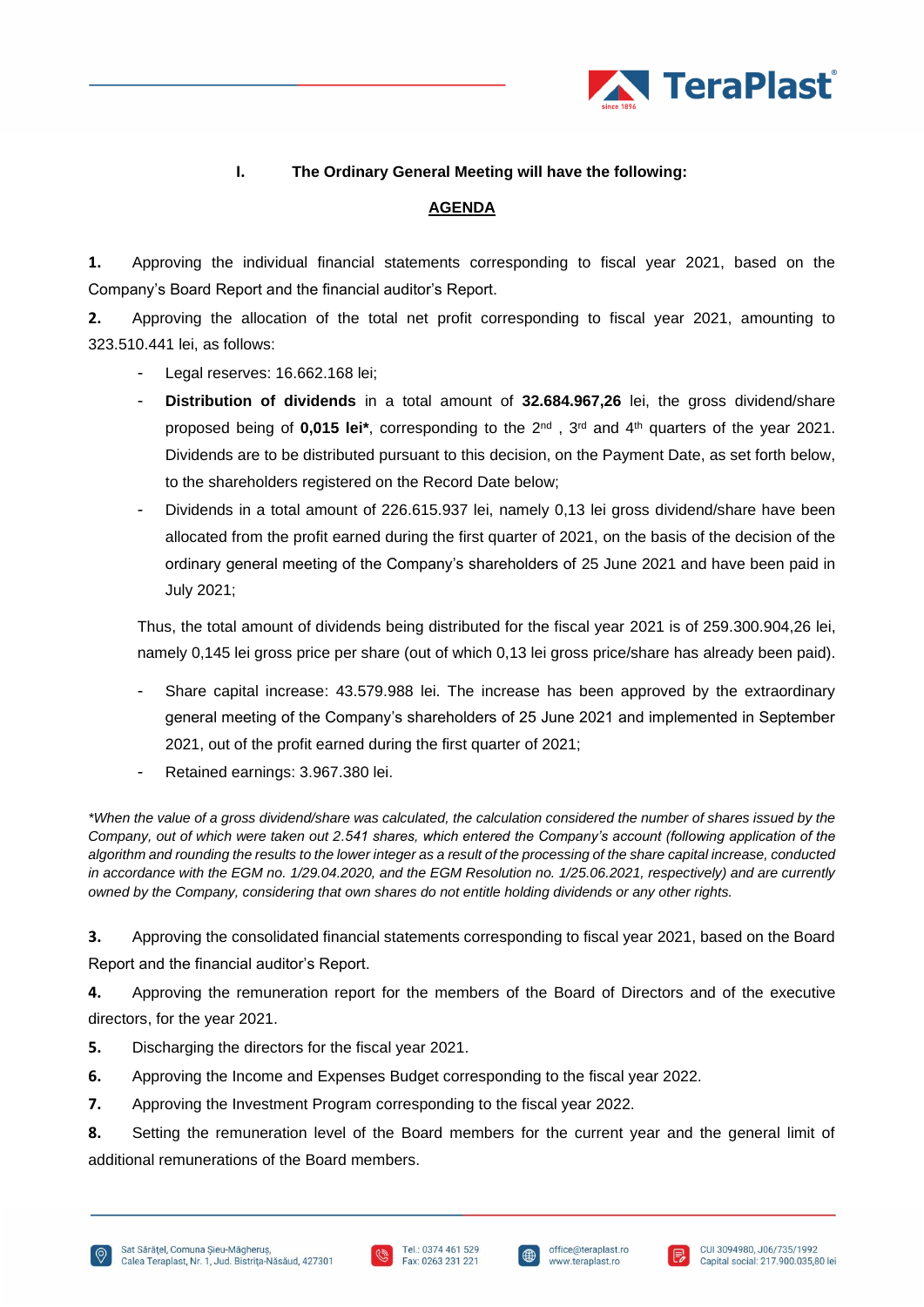

Remunerations thus established shall be valid until the next ordinary general meeting in which the amount of compensations for the directors and/or additional remunerations shall be approved.

**9.** Electing the internal auditor of the Company, setting the duration of the agreement for auditing services and the remuneration granted.

**10.** Approving the striking off the Bistrița-Năsăud Trade Register Office any mention concerning the internal auditor whose mandate will not be prolonged, if that should be the case.

**11.** Approving the **8 th of July 2022** as "*ex date*", namely the date before the registration date on which the financial instruments subject to the corporate bodies' resolutions are traded without the rights deriving from the resolution, according to Article 2 paragraph 2 l) of Regulation 5/2018.

**12.** Approving the **11th of July 2022** as **registration date** in identifying the shareholders on which the decisions adopted by the Ordinary General Meeting will bear effects, according to Article 87 of Law no. 24/2017 (republished) ("*Registration Date*").

**13.** Approving the **29th of July 2022** as **payment date**, as defined by Article 87 paragraph 2 of Law no. 24/2017 (republished) and Article 2 paragraph 2 h) and Article 178 of Regulation no. 5/2018 ("*Payment Date*").

**14.** Entrusting the Board of Directors with the fulfilment of the decisions adopted by the Ordinary General Meeting of Shareholders.

**15.** Appointing the Chairman of the Ordinary General Meeting of Teraplast S.A. to sign the OGM Resolution on behalf and in the name of all the attending shareholders.

**16.** Appointing the Company's legal counsel, Mrs. Kinga Vaida, to carry out all formalities concerning the OGM recording with the Trade Register Office attached to Bistrita-Nasaud Court and its publication in the Official Gazette of Romania, Part IV.

# **II. The Extraordinary General Meeting will have the following:**

### **AGENDA:**

**1.** Approving the maximum limit of indebtedness the company can contract during the period from 28.04.2022 to 28.04.2023 and approving the guarantee for the credit and/or lease agreements to be accessed within the set limit, by real estate collaterals/securities, assignment of present and future debt rights, assignments related to current and future availabilities, resulting from current accounts, and assignments of rights resulting from insurance policies. The Board's proposal is that such limit of indebtedness to be of maximum 300.000.000 lei.

**2.** Approving an addition to the maximum limit of indebtedness, provided at item 1 above, that the company can contract from 28.04.2022 to 28.04.2023 an amount of 150.000.000 lei, which will be used (if that should be the case) only to secure the loans of subsidiaries and approving the securing of credit and/or lease agreements to be accessed by subsidiaries, within the set limit, by real estate collaterals/securities,





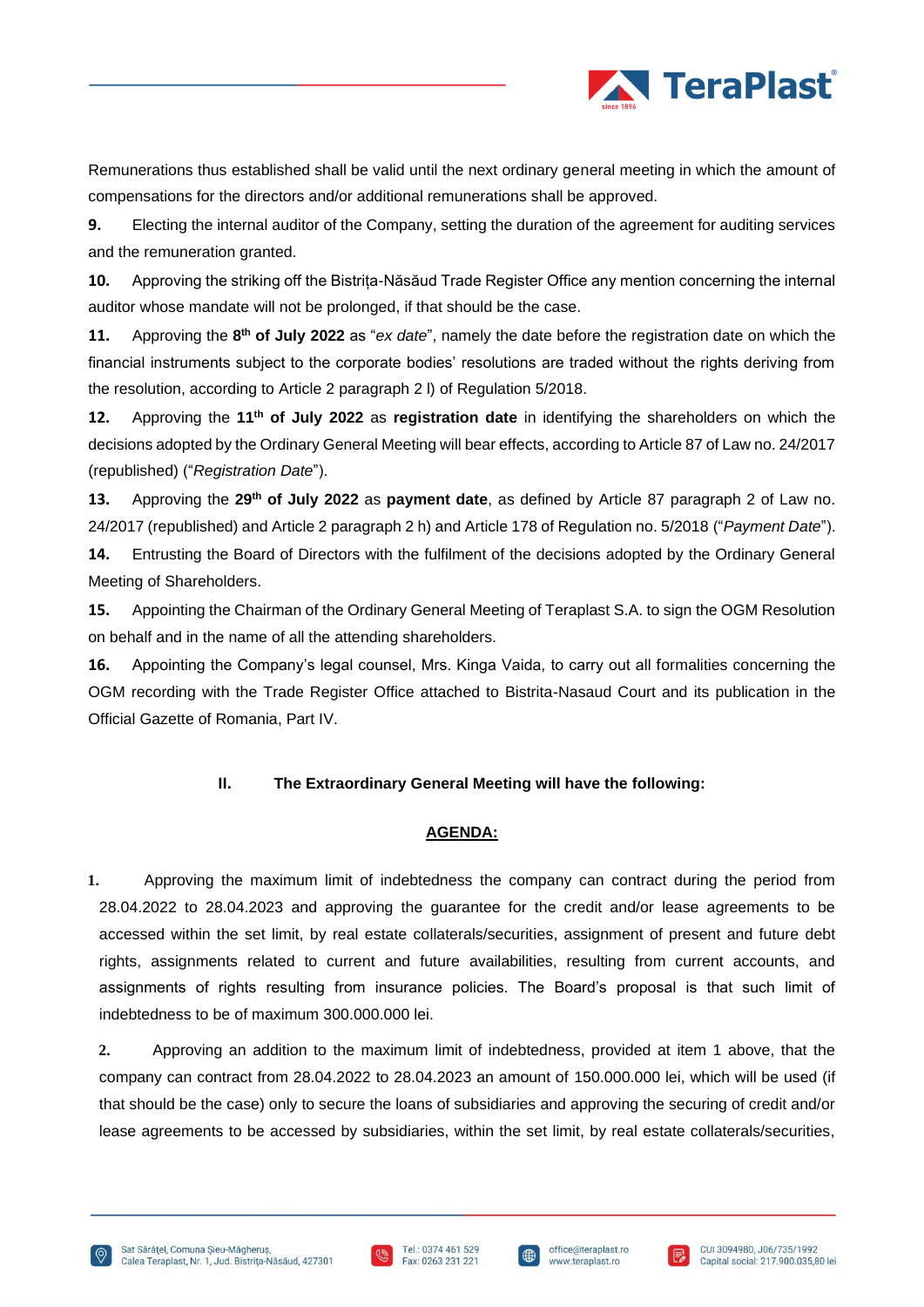

assignment of present and future debt rights, assignments related to current and future availabilities, resulting from current accounts, and assignments of rights resulting from insurance policies.

**3.** Entrusting the Board of Directors to carry out, up to the maximum limit of indebtedness approved, in the name of and for the Company, all actions and approaches required or useful for the purposes of fulfilling what has been approved according to items 1 and 2 above. In this respect, the Board of Directors shall issue decisions on:

- access to bank loans, entering into loan/lease agreements, extending the accessed bank loan/lease agreements, establishing the structure of guarantees related to the loan/lease agreements accessed or extended, restructuring/refinancing the granted loans, changing the structure of the guarantees for outstanding credits, authorising the persons who will sign on behalf of and for TERAPLAST S.A. the loan/lease agreements or guarantee agreements/addenda to loan or lease agreements, as well as any other documents or instruments that are ancillary to, related to or referred to in the loan/lease agreements, guarantee agreements or any other documents, and sign any other forms, requests that may be required or useful relative to such bank transactions.

- guaranteeing the access by the company subsidiaries bank loans and/or loan/lease agreements, establishing/changing the structure of corresponding guarantees, authorising the persons who will sign on behalf of and for TERAPLAST S.A. the loan/lease agreements/addenda, as well as any other documents or instruments that are ancillary to, related to or referred to in the guarantee agreements, and sign any other forms, requests that may be required or useful relative to such transactions.

**4.** Approving the repurchase by Teraplast S.A. of its own shares, in accordance with the applicable legal provisions, as follows: A maximum number of 2.760.000 shares with a par value of 0,1 lei/share at a minimum price equal to the BVB market price at the time of purchase and a maximum price of 2 lei/share, for a period of maximum 18 months from the date of publication of the EGM Resolution in the Official Gazette of Romania, Part IV, within a stock option plan programme, for the implementation of a compensation system for the employees and senior employees of the Teraplast Group companies, the directors and the executive directors of the Company, which should ensure the compliance with the principle of long-term performance reward and provide an employee loyalty programme ("*SOP*").

The nominal value of the own shares thus repurchased may not exceed together with any other own shares held by Teraplast S.A. the 10% threshold of the subscribed share capital of Teraplast S.A.

The payment of the repurchased shares shall be made from the profit distributable or the Company's available reserves, recorded in the last annual financial statement approved, except for legal reserves, according to the provisions of Article 103 (1) of Law no. 31/1990, updated.

**5.** Entrusting the Company's Board of Directors with the enforcement and fulfilment of the share repurchase resolution according to item 4 of the EGM agenda, as well as for the implementation of the SOP program.





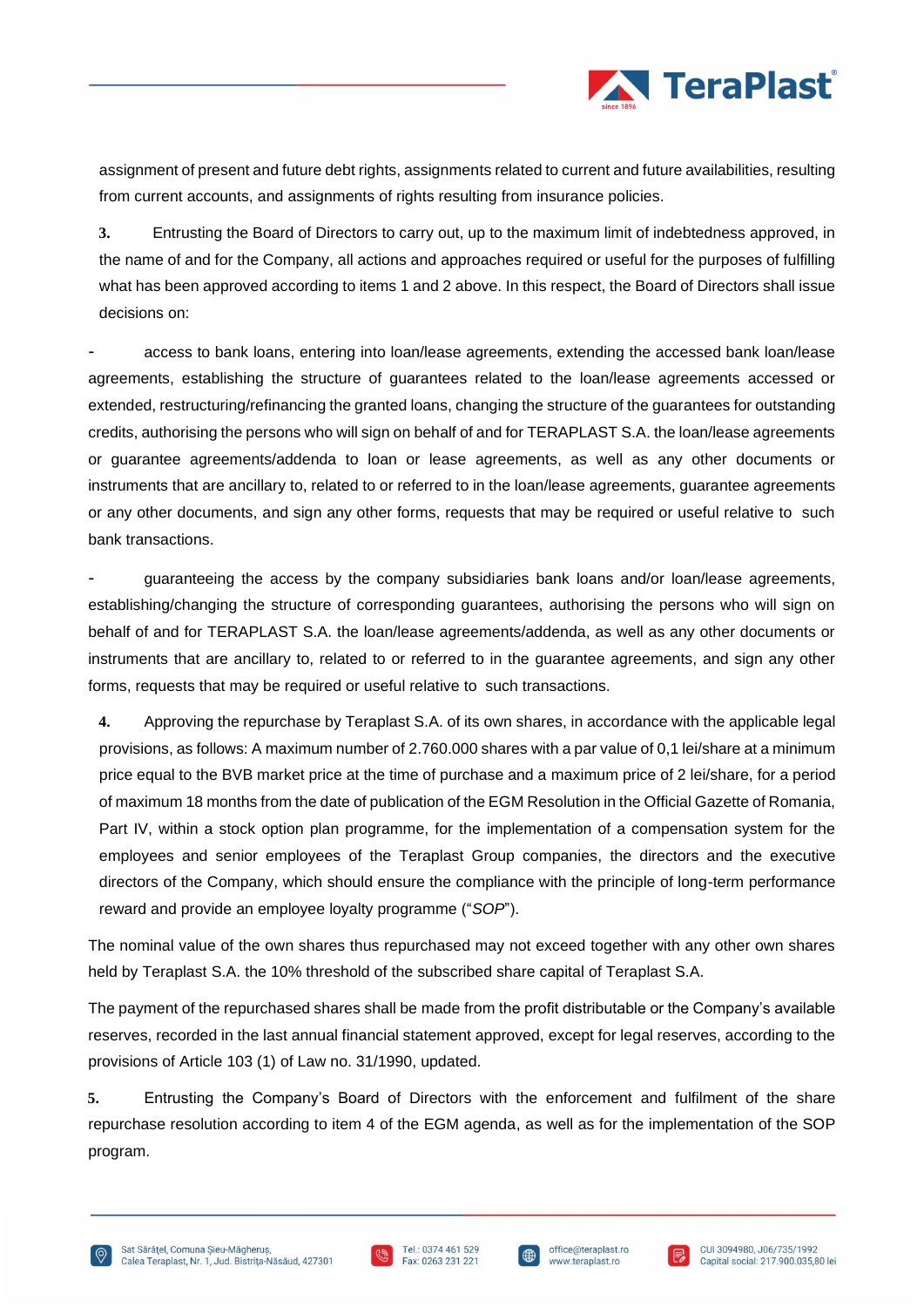

**6.** Appointing the Chairman of the Extraordinary General Meeting of Shareholders to sign the EGM Resolution on behalf and in the name of all the attending shareholders.

**7.** Appointing the Company's legal counsel, Mrs. Kinga Vaida, to carry out all formalities concerning the EGM recording with the Trade Register Office attached to Bistrita-Nasaud Court and its publication in the Official Gazette of Romania, Part IV.

(1) One or more shareholders jointly or severally representing at least 5% of the share capital, have the right to (i) introduce items on the General Meeting agenda, provided that each item is accompanied by an explanation or a decision draft submitted for adoption to the General Meeting of Shareholders; (ii) submit decision drafts for the items included or suggested to be included on the General Meeting agenda.

(2) Any of the rights stipulated in paragraph (1) above may only be exercised in writing, and the documents shall be submitted in a closed envelope at the company's headquarters, or sent by any type of mail or fast delivery with acknowledgment of receipt, the envelope bearing a clear note written in capital letters "FOR THE GENERAL MEETING OF 28/29.04.2022" or sent by courier or electronic means, with the extended electronic signature included according to Law 455/2001 on electronic signature, at [secretariatCA@teraplast.ro,](mailto:secretariatCA@teraplast.ro) mentioning in the subject: "FOR THE GENERAL MEETING OF 28/29.04.2022".

(3) The shareholders can exercise the rights set forth in paragraph (1) (i) and (ii) within maximum 15 calendar days following the date of publication of this convening notice, namely up to and including **13 April 2022.** Each shareholder is entitled to put questions regarding the items on the General Meeting agenda, and the company will reply to the shareholders' questions during such meeting. The questions shall be submitted in a closed envelope at the company's headquarters, or sent by any mail or fast courier with acknowledgement of receipt, the envelope bearing a clear note written in capital letters "FOR THE GENERAL MEETING OF 28/29.04.2022" or sent by electronic means, with the extended electronic signature included according to Law 455/2001 on electronic signature, at [secretariatCA@teraplast.ro,](mailto:secretariatCA@teraplast.ro) mentioning in the subject: "FOR THE GENERAL MEETING OF 28/29.04.2022", up to and including **27 April 2022.**

**The shareholders can participate in person or they can be represented in the General Meetings of Shareholders** either by their legal representatives or by other agents authorised by a special power of attorney or a general power of attorney, as provided by Article 105 of Law 24/2017 on the issuers of financial instruments and market operations (republished).

*The shareholders can also participate in the Meeting convened by this Notice to Convene by using the tele/video conference system for the Meeting, through the Evote platform made available by the Company, by accessing the link [https://trp.evote.ro.](https://trp.evote.ro/) The participation procedure and electronic voting in the convened Meeting shall be made available to the shareholders on the company's website:* 







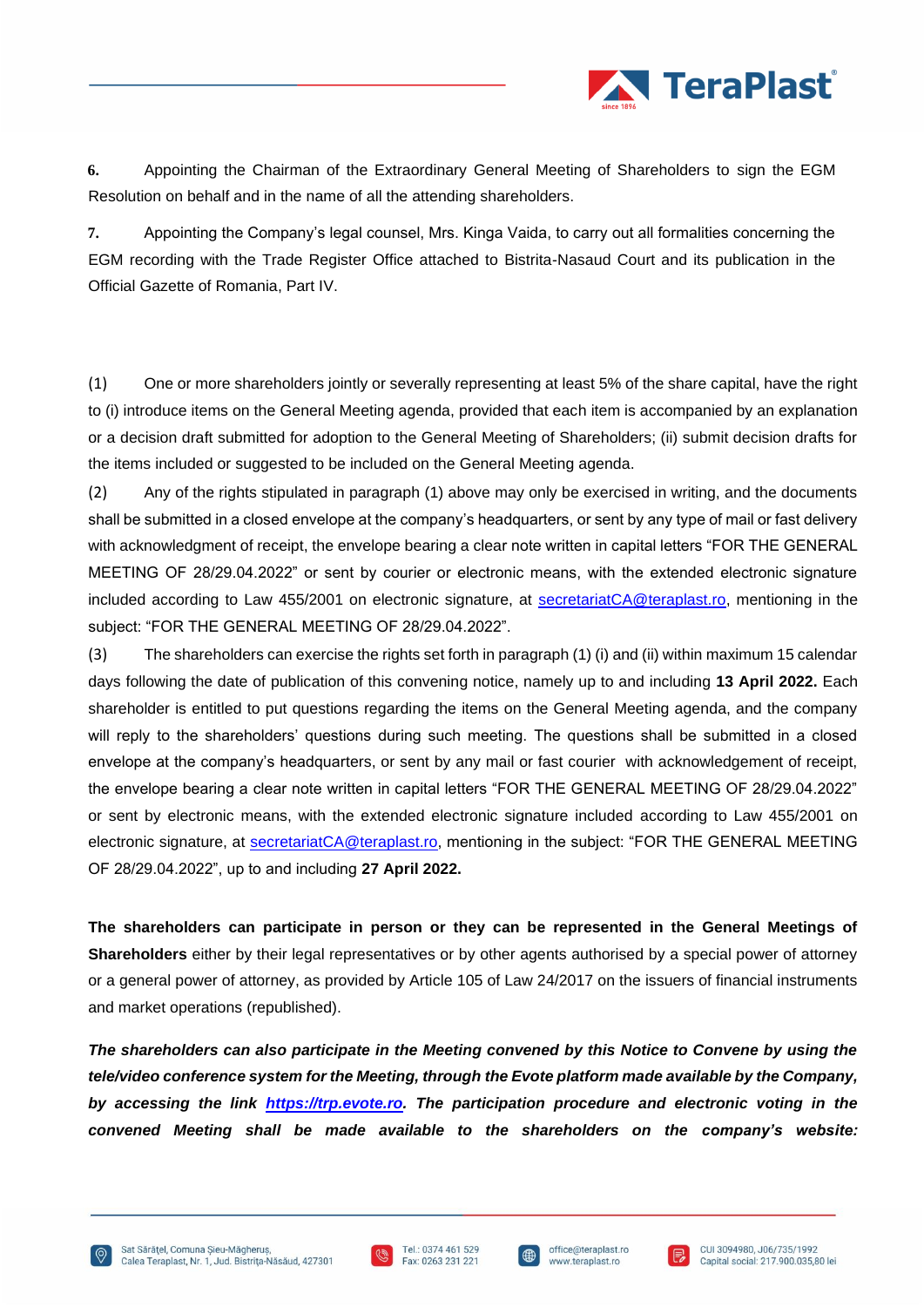

*[www.teraplast.ro](http://www.teraplast.ro/) , heading "Investors", Section "General Meeting of the Shareholders" starting from 28 March 2022.*

Shareholders' access shall be permitted upon simple proof of their identity, which is, in case of shareholders who are natural persons their ID or, in case of legal entities, that of their legal representative.

Shareholders can appoint a representative by a general power of attorney (authorisation) valid for no more than three years, authorising the appointed representative to vote in any matter subject to discussions of the General Meetings of Shareholders, provided such power of attorney (authorisation) be given by the shareholder, as customer, to an intermediary defined as per Article 2 paragraph (1) item 19 of Law 24/2017 on the issuers of financial instruments and market operations (republished), or to a lawyer.

The shareholders may not be represented in the General Meeting based on a general power of attorney (authorisation) by a person subject to a conflict of interests, pursuant to Article 105 paragraph (15) of Law 24/2017 on the issuers of financial instruments and market operations (republished).

General powers of attorney (authorisations) should be submitted to the Company Record Office or sent by any type of mail or courier with acknowledgement of receipt, 48 hours before the general meeting, namely no later than **26 April 2022**, 09:00 am (Romania time) for the Ordinary General Meeting, and 09:30 am (Romania time) for the Extraordinary General Meeting, in copy, including the mention "Certified to be a true copy of the original" signed by the representative. The powers of attorney can also be sent, within the same delay, by e-mail with the extended electronic signature included according to Law 455/2001 on electronic signature, at [secretariatCA@teraplast.ro](mailto:secretariatCA@teraplast.ro), mentioning in the subject: "FOR THE GENERAL MEETING OF 28/29.04.2022".

The capacity as a shareholder and, in case of shareholders who are legal entities or entities without legal personality, the capacity as legal representative is ascertained based on the list of shareholders as of the reference/registration date, received by the issuer from the Central Depository or, accordingly, in case of dates other than the reference/registration dates, based on the following documents submitted to the issuer by the shareholder:

a) the statement of account certifying the capacity as shareholder and the number of owned shares;

b) documents certifying that the information on the legal representative is recorded at the Central Depository/ participants concerned.

However, if the Shareholder did not inform the Central Depository in a timely manner of its legal representative or if this information is not mentioned in the list of shareholders from the reference date received by the Company from the Central Depository, then the proof of the representative status will be made by the Certificate of Incumbency, original or a certified copy thereof, issued by the Trade Register, or any other document, original or a certified true copy, issued by another similar authority in the State where the shareholder is legally registered,





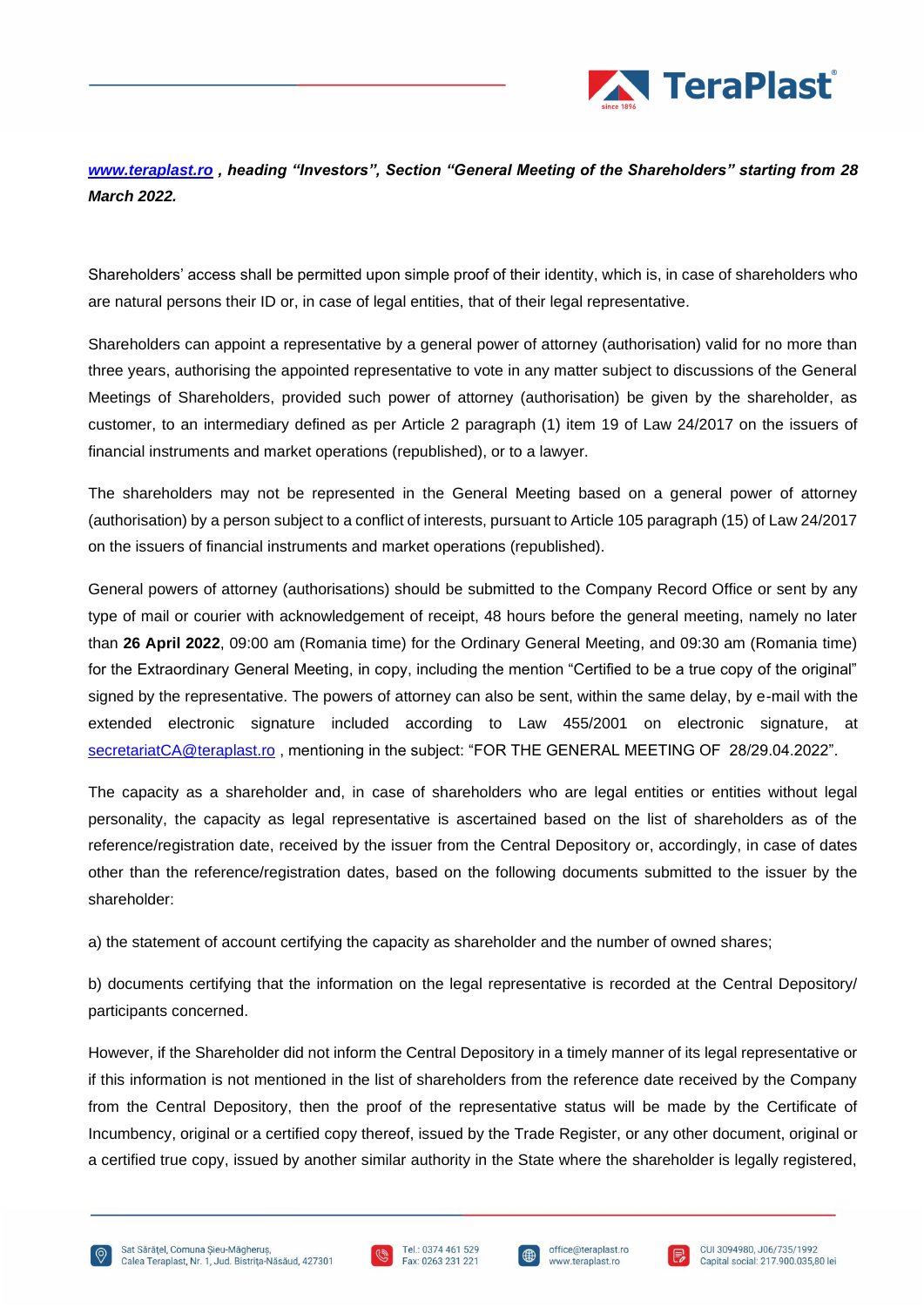

for the purpose of proving the existence of the legal person and the legal representative's name/ capacity, not older than 1 month as compared to the date of publication of the notice to convene.

The documents attesting the capacity of legal representative prepared in a foreign language, other than English, must be accompanied by a translation into Romanian or English made by a certified translator.

The above identification criteria shall be also accordingly applied in proving the capacity of legal representative of the shareholder who proposes new items to be included in the General Meeting agenda, or directing questions to the issuer, related to items of the General Meeting agenda.

Pursuant to Article 200 paragraph (4) of the FSA Regulation no. 5/2018 regarding the securities issuers and operations, a shareholder can appoint a single person to represent them in a certain General Meeting. However, if a shareholder holds shares of a company in several security accounts, such restriction shall not prevent the shareholder to appoint a distinctive representative for the shares held in each security account, for a certain General Meeting. Such provision is not detrimental to the provisions of paragraph (6) of Article 200 of the FSA Regulation no. 5/2018.

Pursuant to Article 200 paragraph (5) of the FSA Regulation no. 5/2018, a shareholder can appoint by power of attorney one or several deputy representatives for a general meeting, in the event the representative appointed as per paragraph (4) above is unable to attend. Where several deputy representatives are appointed by power of attorney, the order in which they will act shall be established as well.

**The shareholders can also cast their votes for the agenda items by mail**, and the vote application form, accurately filled out and signed, shall be sent in a sealed envelope to the company's headquarters, and should arrive at the headquarters no later than **26 April 2022**, 09:00 am (Romania time) for the Ordinary General Meeting, and 09:30 am (Romania time) for the Extraordinary General Meeting, the envelope bearing a clear note written in capital letters "FOR THE GENERAL MEETING OF 28/29.04.2022". The voting bulletins can be sent by e-mail with the extended electronic signature included according to Law 455/2001 on electronic signature, at [secretariatCA@teraplast.ro](mailto:secretariatCA@teraplast.ro) , mentioning in the subject: "FOR THE GENERAL MEETING OF 28/29.04.2022".

A representative can cast their vote by mail only when such representative has received from the shareholder a special/general power of attorney that will be submitted to the issuer pursuant to Article 105 par. (14) of Law 24/2017 on the issuers of financial instruments and market operations.

Special power of attorney forms to be used for voting by representative, the forms to be used for voting by mail, as well the Procedure for electronic participation and voting in the general meeting of shareholders shall be made available for shareholders both in Romanian and in English, at the company's headquarters, from **8:00 am to 4:30 pm** during business days and on the company's website: [www.teraplast.ro](http://www.teraplast.ro/) , heading "Investors", Section "General Meeting of Shareholders", starting from **28 March 2022.**





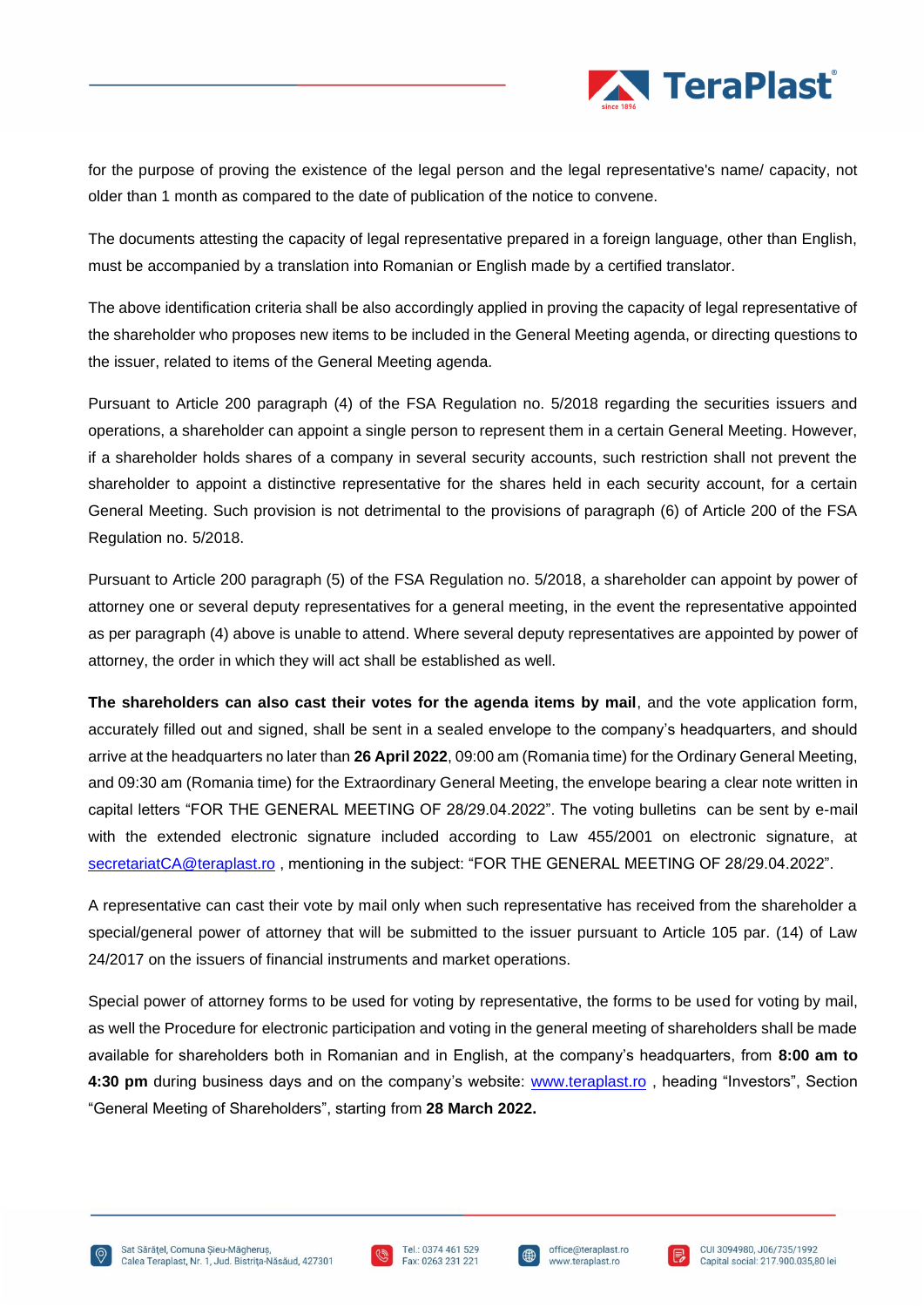

The special powers of attorney and the vote by mail forms shall be submitted as originals, in either Romanian or English, at the company's headquarters, or sent by any type of mail or fast delivery with acknowledgment of receipt, no later than **26 April 2022**, 09:00 am (Romania time) for the Ordinary General Meeting, and 09:30 am (Romania time) for the Extraordinary General Meeting, the envelope bearing a clear note written in capital letters "FOR THE GENERAL MEETING OF 28/29.04.2022", or can be sent by e-mail with extended electronic signature included according to Law 455/2001 on electronic signature at [secretariatCA@teraplast.ro](mailto:secretariatCA@teraplast.ro) , mentioning in the subject: "FOR THE EXTRAORDINARY GENERAL MEETING OF 28/29.04.2022".

One copy shall be handed over to the representative, one shall be kept by the company, and the third copy shall be kept by the shareholder.

When completing the special powers of attorney and the vote by mail ballots, the possibility of completing the GMS agenda by new items shall be considered. In such event, the updated special powers of attorney and updated ballots, both in Romanian and in English, can be obtained from the Company Record Office and the company's website [www.teraplast.ro](http://www.teraplast.ro/) , Heading "Investors", Section "General Meeting of Shareholders", starting from the date of publishing the completed agenda.

If the agenda is completed, the agenda completed with the items proposed by the shareholders will be published with the fulfilment of the requirements provided by the law and/or the Memorandum of Association for the general meeting convening, at least 10 days before the general meeting, namely up to and including 15 April 2022.

In case the agenda is completed and the shareholders do not send updated special powers of attorney and/or their ballots by mail, the special powers of attorney and/or ballots by mail sent before completing the agenda shall be taken into account only for such items that are also found in the initial agenda.

Any informative documents and materials, as well as decision drafts concerning the matters listed in the agenda of the General Meeting of Shareholders shall be made available to the shareholders both in Romanian and in English, at the company's headquarters, during business days, from **8:00 am to 4:30 pm** and also on the company's website: [www.teraplast.ro,](http://www.teraplast.ro/) heading "Investors", Section "General Meeting of Shareholders", starting from **28 March 2022.**

In the event the validity conditions are not met at the first notice to convene, the next General Meeting shall be convened for the **29th of April 2022**, the agenda, time and place remaining the same.

On the convening date, the share capital of the Company is made up of 2.179.000.358 nominative shares, out of which 2.541 share are owned by the Company, therefore the total number of voting rights as of the convening date is of 2.178.997.817 voting rights.

Chairman of the meeting,

Alexandru Stanean